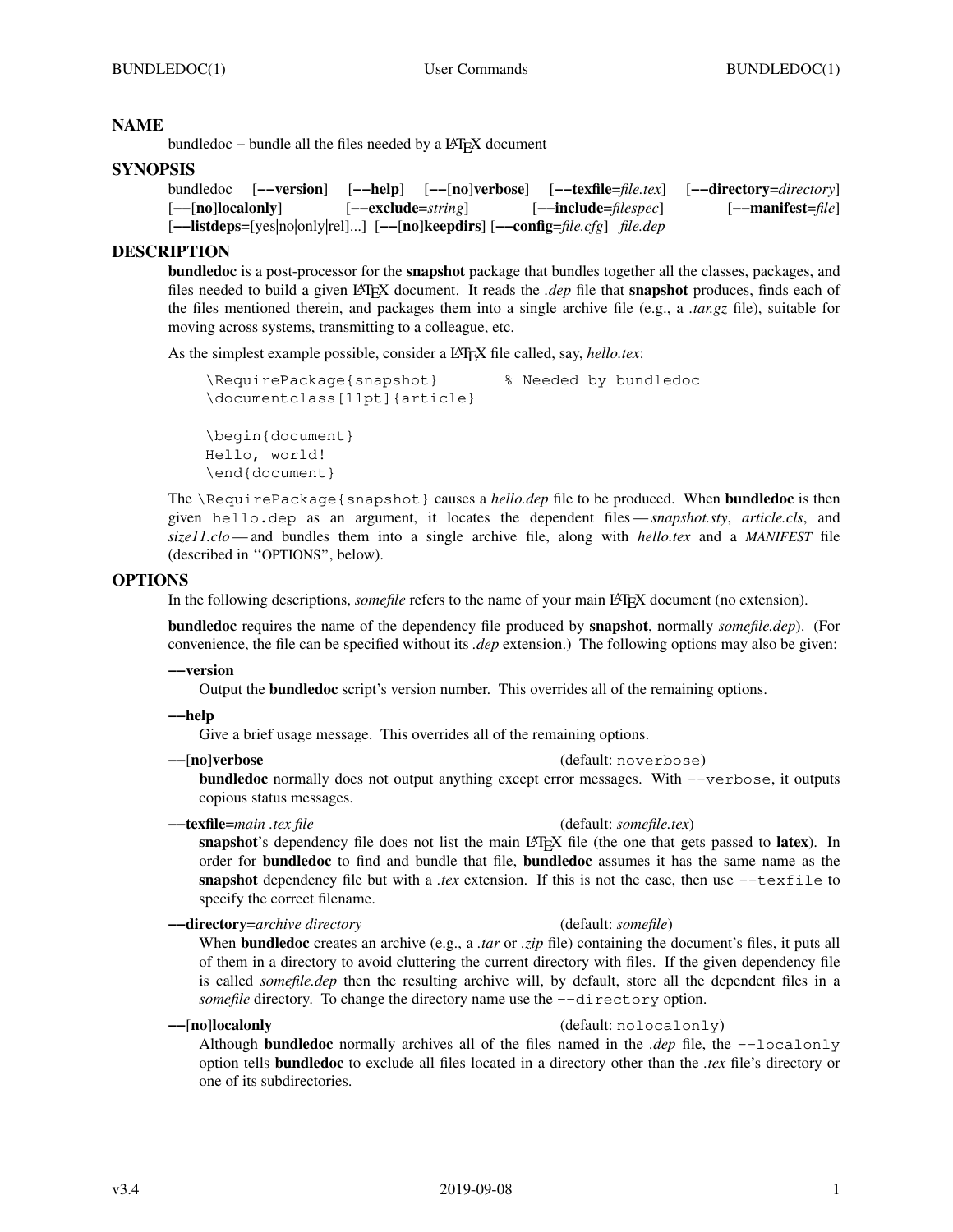## **−−exclude**=*string* (default: *none*)

While −−localonly causes files outside of the *.tex* file's directory tree to be omitted from the archive, −−exclude provides finer-grained control over files to omit from the archive. The −−exclude option, which can be specified repeatedly on the command line, causes all files whose name contains *string* to be omitted from the archive.

### **−−include**=*filespec* (default: *none*)

The −−include option, which can be specified repeatedly on the command line, instructs **bundledoc** to include in the archive all of the files matching *filespec*, even if they're not referenced in the *.dep* file.

**−−manifest**=*manifest file* (default: *MANIFEST*)

In addition to the dependent files, **bundledoc** includes in the archive file one extra file called, by default, ''*MANIFEST*''. *MANIFEST* is a text file that lists the original filenames of all the dependencies. To change the filename from ''*MANIFEST*'' to something else, use the −−manifest option. As a special case, −−manifest="" tells **bundledoc** not to include a manifest file at all.

**−−listdeps**=[yes|no|only|rel]...] (default: no)

−−listdeps accepts one or more of yes, no, only, or rel as a comma-separated list. As long as no does not appear in this list, **bundledoc** outputs all of the main L<sup>A</sup>TEX file's dependencies. If the list contains rel, then **bundledoc** outputs the list of dependencies with relative pathnames. If the list contains only, then **bundledoc** exits after displaying the list, without producing an archive.

## **−−**[**no**]**keepdirs** (default: nokeepdirs)

Normally, the archive file that **bundledoc** produces contains a single directory— and subdirectories, if the document refers explicitly to them— in which all the dependent files lie. If −−keepdirs is specified, all the dependent files are stored with their original pathnames. For example, if *somefile.tex* depends on *figures/somefigure.eps*, *article.cls*, and *snapshot.sty*, then the *somefile* archive will normally contain the following files:

- *somefile/somefile.tex*
- *somefile/figures/somefigure.eps*
- *somefile/article.cls*
- *somefile/snapshot.sty*
- *somefile/MANIFEST*

However, −−keepdirs will cause the *somefile* archive to contain the following sorts of filenames instead:

- *home/me/mydocs/somefile.tex*
- *home/me/mydocs/figures/somefigure.eps*
- *usr/share/texmf/tex/latex/base/article.cls*
- *usr/share/texmf/tex/latex/snapshot/snapshot.sty*

−−directory is not used when −−keepdirs is in effect. In addition, no manifest file is written to the archive file as it contains redundant information.

**−−config**=*configuration file* (default: <none>)

The −−config option is used to point **bundledoc** to the appropriate configuration (*.cfg*) file for your TEX distribution and operating system. **bundledoc** comes with a few configuration files and it's easy to write more. See ''CONFIGURATION FILES'' (below) for a description of the configuration file format. For convenience, the file can be specified without its *.cfg* extension.

## **CONFIGURATION FILES**

### **Format**

Configuration files follow a fairly simple format. Lines beginning with  $#$  are comments. Blank lines are ignored. All other lines are of the form: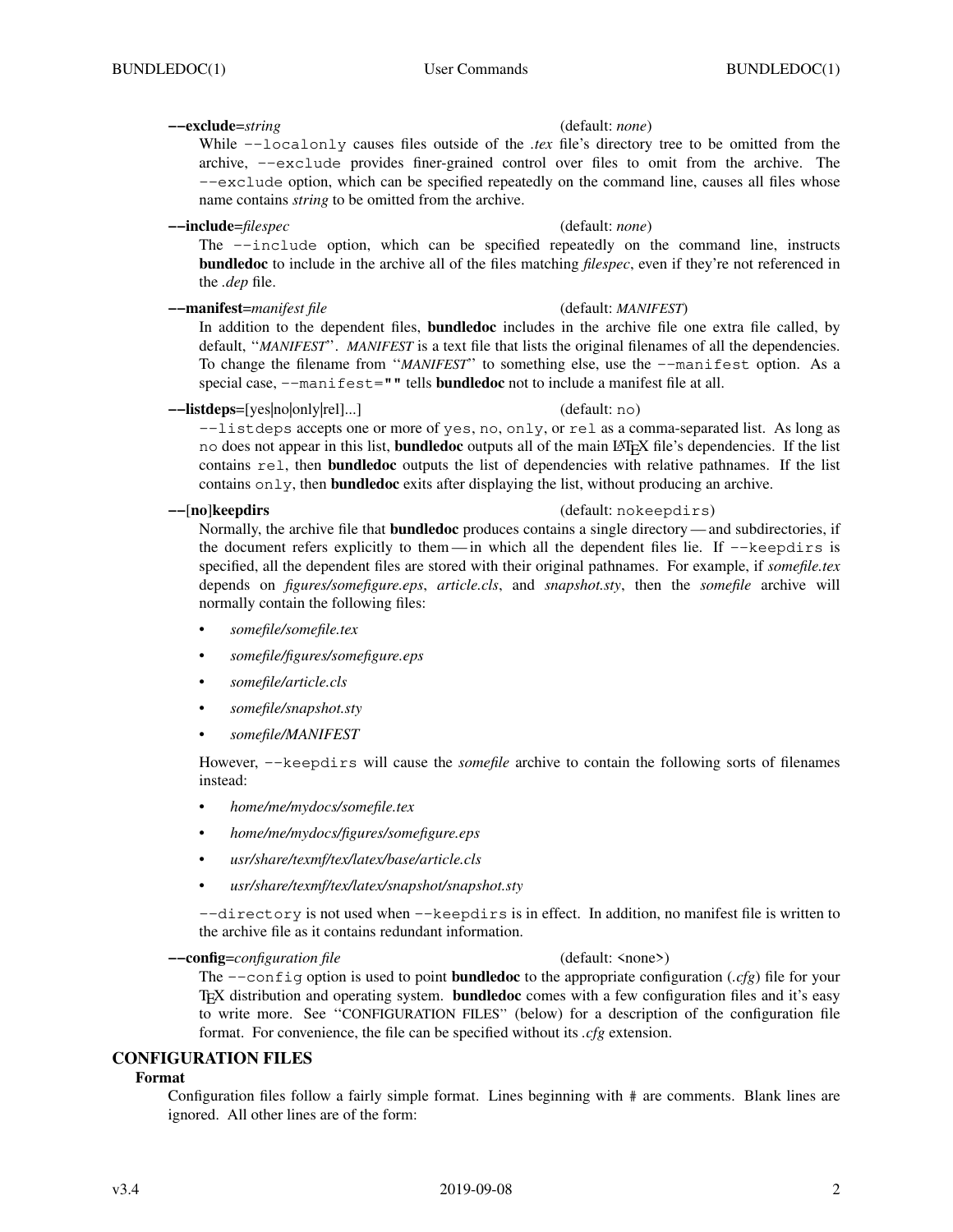variable: value

The current version of **bundledoc** recognizes the following variables:

### **bundle**

The command to use to bundle a set of files into a single archive file

#### **sink**

The affix to a command to discard its output

### **find**

The command to find a file within the  $T<sub>F</sub>X$  tree(s).

Values that are too long for one line can be split across multiple lines by using  $\setminus$  as the line-continuation symbol.

There are two environment variables that **bundledoc** makes available for use by configuration-file commands: BDBASE, which is set to *somefile* (as in ''OPTIONS''), and BDINPUTS, which is set to a spaceseparated list of files that a command is to operate upon. That is, when the command associated with bundle is running, BDINPUTS contains the list of all the files that are to be archived. In contrast, when the command associated with find is running, BDINPUTS contains the name of the file to search for.

#### **Examples**

The following configuration file parallels **bundledoc**'s default values of the various configuration-file variables, which represents a kpathsea-based TEX distribution running on a generic Unix system, which doesn't necessarily have any of the GNU tools, such as **gzip** or GNU **tar**:

```
# "Default" configuration file
# By Scott Pakin <scott+bdoc@pakin.org>
bundle: (tar −cvf − $BDINPUTS | compress > $BDBASE.tar.Z)
sink: > /dev/null 2>0.1find: kpsewhich −progname=latex $BDINPUTS
```
The parentheses in the bundle: line tell the Unix shell to run the command in a subshell. This is to make the sink: affix work properly (i.e., so there aren't two >'s in the same command).

Notice how the commands treat BDBASE and BDINPUTS like any other environment variables in a Unix shell, using \$ to take their value. Other operating systems use different conventions for referring to environment variables. For instance, a configuration file for a Windows-based TEX distribution would use %BDBASE% and %BDINPUTS% instead.

The value for sink: is specific to an operating system. The value for find: is specific to a TEX distribution. bundle: is where the most opportunity for customization lies. You can use bundle: to specify your favorite archive format. For example, you can produce a shar file on Unix with something like:

bundle: (shar −−archive−name="\$BDBASE" \$BDINPUTS > \$BDBASE.sh)

or a CAB file on Microsoft Windows with something like:

bundle: cabarc −r −p N %BDBASE%.cab %BDINPUTS%

### **EXAMPLES**

Assume that *myfile.dep* was produced from *myfile.tex* by following the instructions in the Description section. The following command produces a *.zip* file with the MikTEX TEX distribution running on Microsoft Windows:

```
bundledoc −−config=miktex.cfg myfile.dep
```
This can be abbreviated to

bundledoc −−config=miktex myfile

The following builds a *tar.gz* archive with the T<sub>E</sub>X Live distribution running on a Unix-like operating system. **bundledoc** will produce verbose output describing its operations. All files not in the same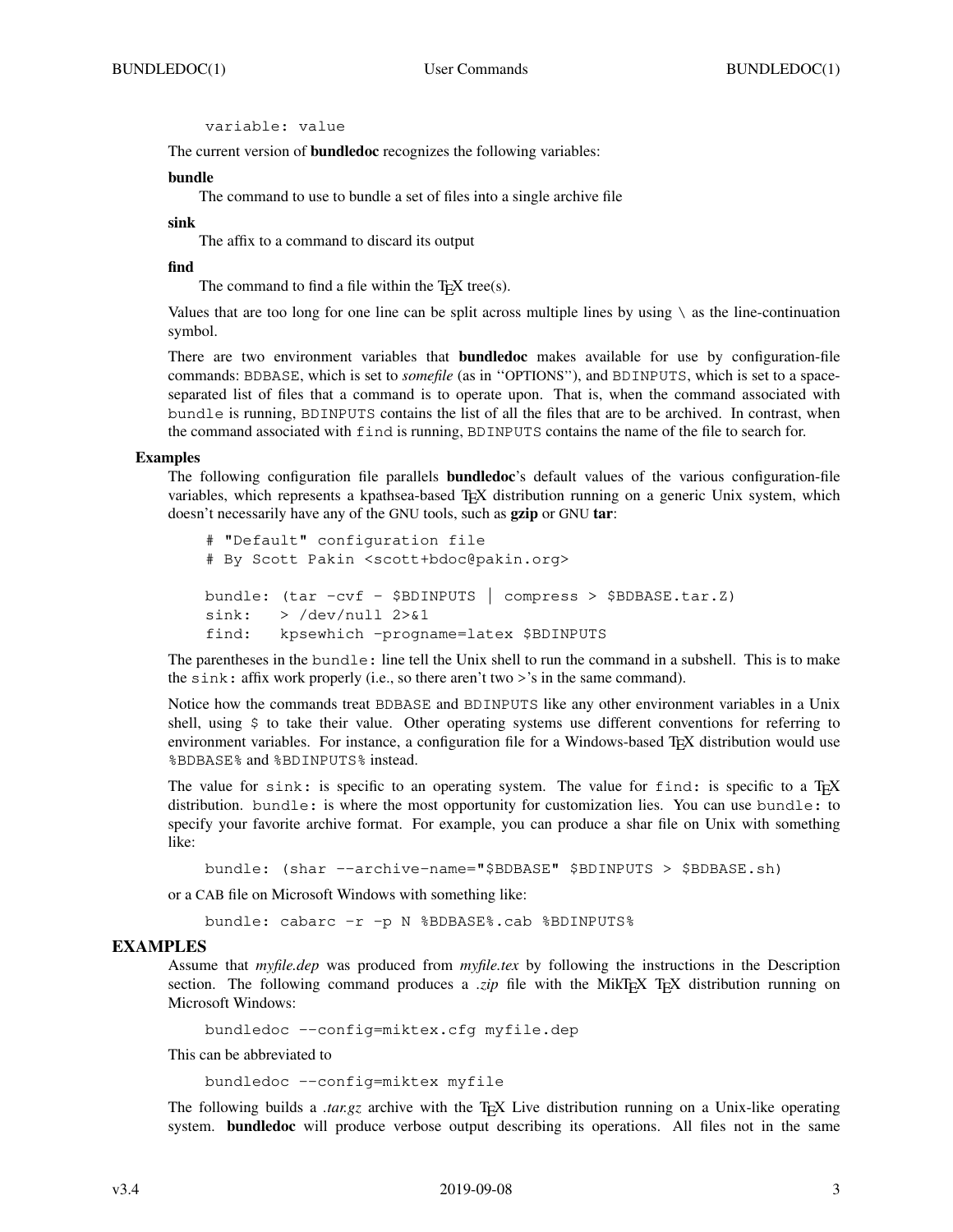directory tree as *myfile.tex* and all files containing ".fd" or ".sty" in their names are omitted. However, all *bib* files in the current directory will be included in the archive even though none of them are referenced by *myfile.dep*. Finally, no *MANIFEST* file will be produced.

```
bundledoc −−config=texlive−unix.cfg −−verbose −−localonly \
  −−exclude=.fd −−exclude=.cfg −−include="*.bib" −−manifest="" \
 myfile.dep
```
## **FILES**

The user must have previously installed *snapshot.sty* and used it to produce a dependency file for his document. Besides that, the set of external files needed by **bundledoc** is system-specific and depends on the configuration file used. (See ''CONFIGURATION FILES'', above.)

**bundledoc** currently comes with two configuration files:

*texlive-unix.cfg*

Configuration file for T<sub>E</sub>X Live installations on Unix or Linux. T<sub>E</sub>X Live is a kpathsea-based T<sub>E</sub>X distribution that runs on various flavors of Unix and Microsoft Windows. *texlive-unix.cfg* assumes you have **gzip** and uses it to produce a *.tar.gz* archive file. The configuration file has **bundledoc** use kpsewhich to find L<sup>AT</sup>EX files.

*miktex.cfg*

Configuration file for MikTEX installations. MikTEX is a popular TEX distribution for Microsoft Windows. *miktex.cfg* assumes you have **zip** and uses it to produce a *.zip* archive file. The configuration file now has **bundledoc** use **kpsewhich** to find LATEX files; older version of MikTEX required the rather nonstandard **initexmf** for this purpose.

*texlive-unix−arlatex.cfg*

This is a variant of *texlive-unix.cfg* that uses **arlatex** instead of **gzip** to archive files. **arlatex** is a script included in the **bundledoc** distribution that generates a self-extracting *.tex* file based on LATEX's filecontents environment.

## **NOTES**

### **Including and excluding files**

The −−localonly, −−exclude, and −−include options provide control over the archive's contents. −−exclude and −−include can be specified repeatedly on the command line. The order in which these options are specified is immaterial; **bundledoc** processes file inclusions and exclusions in the following order:

- 1. All files referenced by the *.dep* file are added to the list of files to archive.
- 2. If −−localonly is specified, all files not found in the *.tex* file's directory are removed from the list.
- 3. For each −−exclude string specified, all files containing that string are removed from the list.
- 4. For each −−include file specification, the set of files designated by its expansion are added to the list.

### **Issues When Running Under Microsoft Windows**

First, because **bundledoc** is a Perl script, you should do one of the following to run it under Windows:

- perl bundledoc
- Rename *bundledoc* to *bundledoc.pl* and run bundledoc.pl. (This is assuming you have a file association set up for *.pl*.)
- Run the **pl2bat** script (if you have it) to convert *bundledoc* to *bundledoc.bat*, then run bundledoc.

Second, Windows uses a multi-rooted filesystem (i.e., multiple drive letters). I wouldn't be surprised if bad things were to happen if the files to be bundled are scattered across drives. In addition, Windows supports ''UNC'' filenames, which have no drive letter at all, just a machine and share name. UNC filenames are also untested waters for **bundledoc**. Be careful!